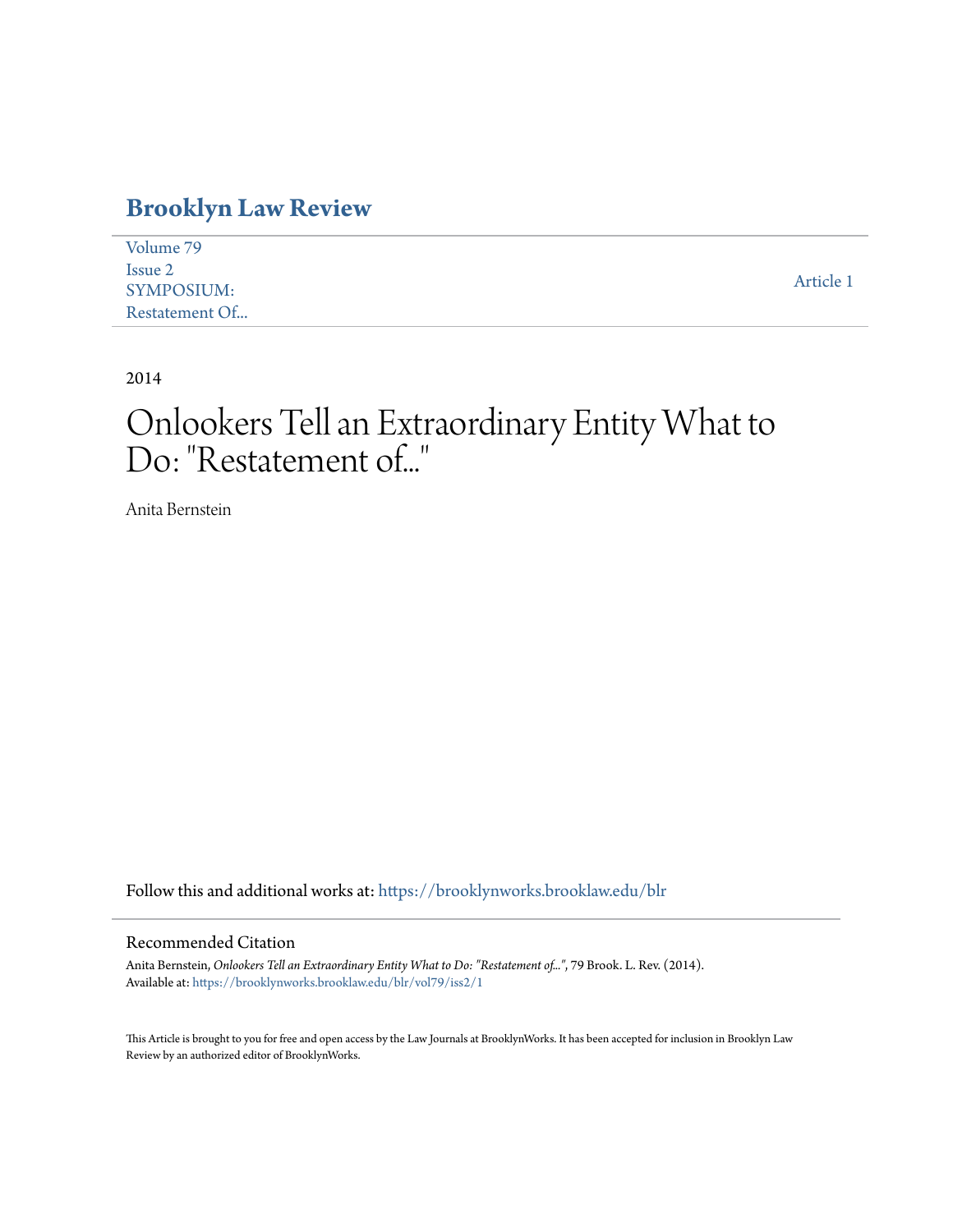### SYMPOSIUM

## Onlookers Tell an Extraordinary Entity What to Do

"RESTATEMENT OF…" SYMPOSIUM INTRODUCTION

#### *Anita Bernstein*†

**INTRODUCTION** 

Differing from most law review symposia, "Restatement Of . . . " takes on more than a dozen fields of law—and butts into someone else's work. It has the temerity to give advice to a private organization regarding the output it produces in furtherance of its mission.1 Nobody inside the organization sought this advice until I, acting at only my own behest,<sup>2</sup> began e-mailing and phoning academic experts to invite their participation.3 The theses of the

 <sup>†</sup> Anita and Stuart Subotnick Professor of Law, Brooklyn Law School. My thanks to the institutions that funded and enhanced this Symposium: Brooklyn Law School, the *Brooklyn Law Review*, and the American Law Institute. Stephanie Middleton, Leslie Griffin, Ron Krotoszynski, Dana Brakman Reiser, Michael Cahill, and Lloyd Carew-Reid gave vital support to the project at an early stage—as did Lance Liebman, who also lent ALI expertise to our planning and aided in the production of this introduction. Thanks also to the *Brooklyn Law Review* editorial staff, especially John Moore and Annie Cataldo, and to the Symposium authors for bringing their big ideas to this collection. 1 A few other law review symposia that consider the prospect of new ALI

restatements do exist. *See, e.g.*, Covey T. Oliver, *Foreword*, 25 VA. J. INT'L L. 1 (1984) (assembling commentary about a new version of the RESTATEMENT OF FOREIGN RELATIONS LAW); Gene Shreve, Introduction to *Symposium: Preparing for the Next Century—A New Restatement of Conflicts?*, 75 IND. L.J. 399 (2000). This one breaks new ground in that it examines the restateability of multiple fields. 2 In 1995 I joined the American Law Institute and published an essay about

its work, Anita Bernstein, *Restatement Redux*, 48 VAND. L. REV. 1663 (1995). I haven't been especially active in the production of new restatements, and I invited participants to this Symposium before discussing the project with ALI personnel.<br><sup>3</sup> Their contributions follow in these pages. Three participants at the live

event in January—Ellen Bublick, Jeffrey Rachlinski, and Peter Strauss—were unfortunately unable to join the published version of this Symposium.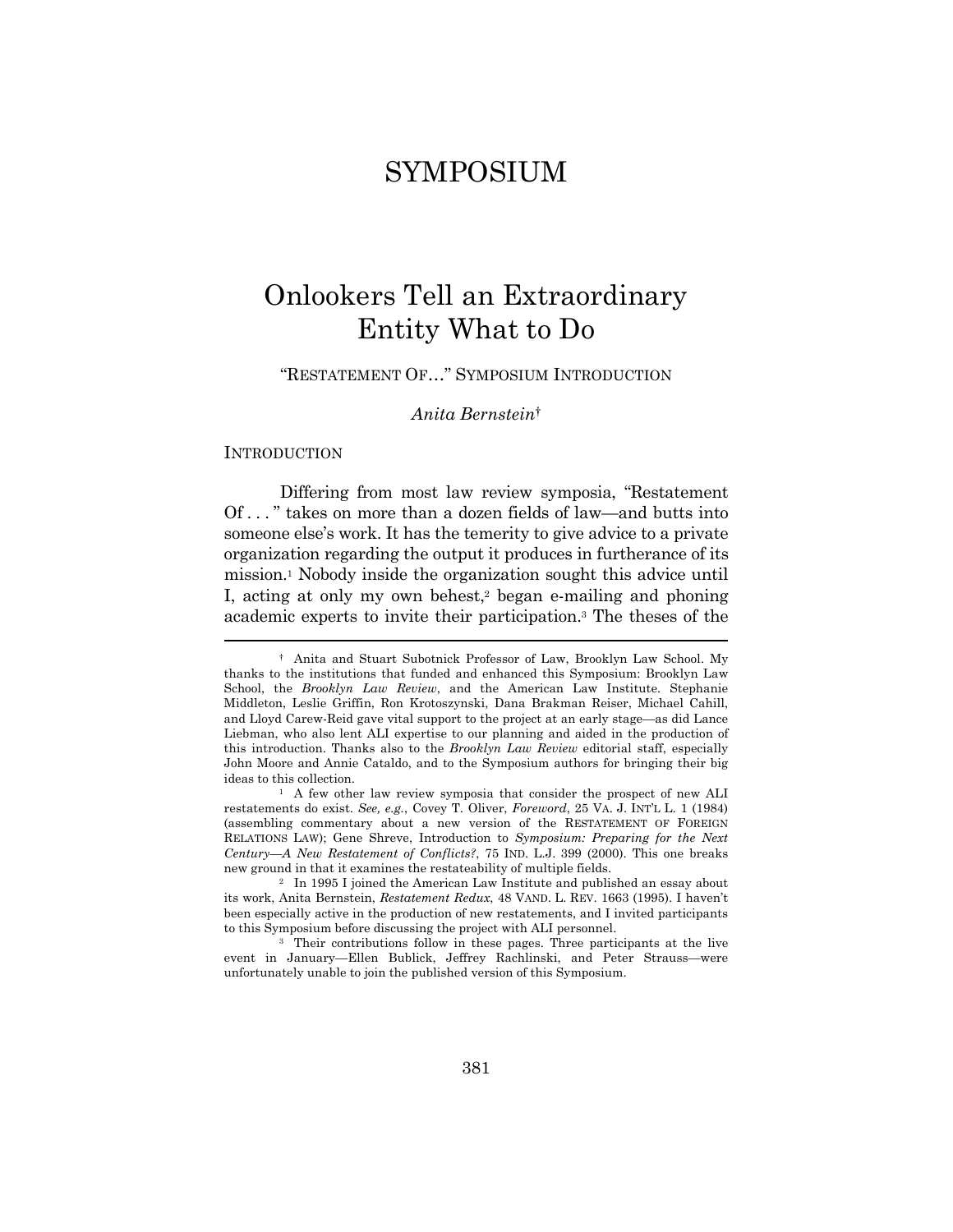14 articles that follow present learned variations on "You might . . . ," "You should . . . ," "You shouldn't . . . ," "You can't," and even "You ought to consider restating something you might not have even thought was a field." Chutzpah, I admit.

The organization in question could well have said *Who asked you?*, but it instead has reacted with the utmost cooperation. As the afterword from outgoing director Lance Liebman makes clear, the American Law Institute welcomed what it could have written off as officious intermeddling.<sup>4</sup> No ordinary nonprofit, this Institute. Yet at the risk of appearing ungrateful for the support that not only made this Symposium possible but also caused it to flourish, I argue here that external commentary like "Restatement Of . . . " is entitled to a hearing by the ALI. Entitled, because this extraordinary entity has undertaken to listen.

Throughout the near century of its existence, the ALI has been open to reassessing what it does, a stance that suggests stakeholders can—and I argue here should—opine on the possibility of both expansions and contractions in the Restatement agenda. Our authors were charged to consider the "restateability" of their fields of expertise and then recommend to the ALI and their fellow stakeholders whatever they saw fit. As gathered in this volume, their work product endorses new undertakings, new abstentions from established ALI projects, and particular responses to developments in varied corners of the law.

Each of the thoughtful articles in this volume has a place in at least two groupings. The first grouping relates to the peer audience of specialists to whom it speaks. By the authority of its writer, each contribution joins the foundational scholarship of its field, conversing with interlocutors who know its author as a must-read authority. These varied literatures will thrive without "Restatement Of . . . " as a uniter: I leave them here.

The second grouping is this very issue of the *Brooklyn Law Review* which, in the aggregate and through each individual author, speaks to the American Law Institute, giving it advice about what to do. Participants in the Symposium have responded to a call; they join a dialogue that the American Law Institute has invited in its founding and through its work.

<sup>4</sup> *See* Gerhard Dannemann, *Is Unjust Enrichment Law an Officious Intermeddler?*, 92 B.U.L. REV. 991, 991 (2012) (describing the officious intermeddler as a "pest").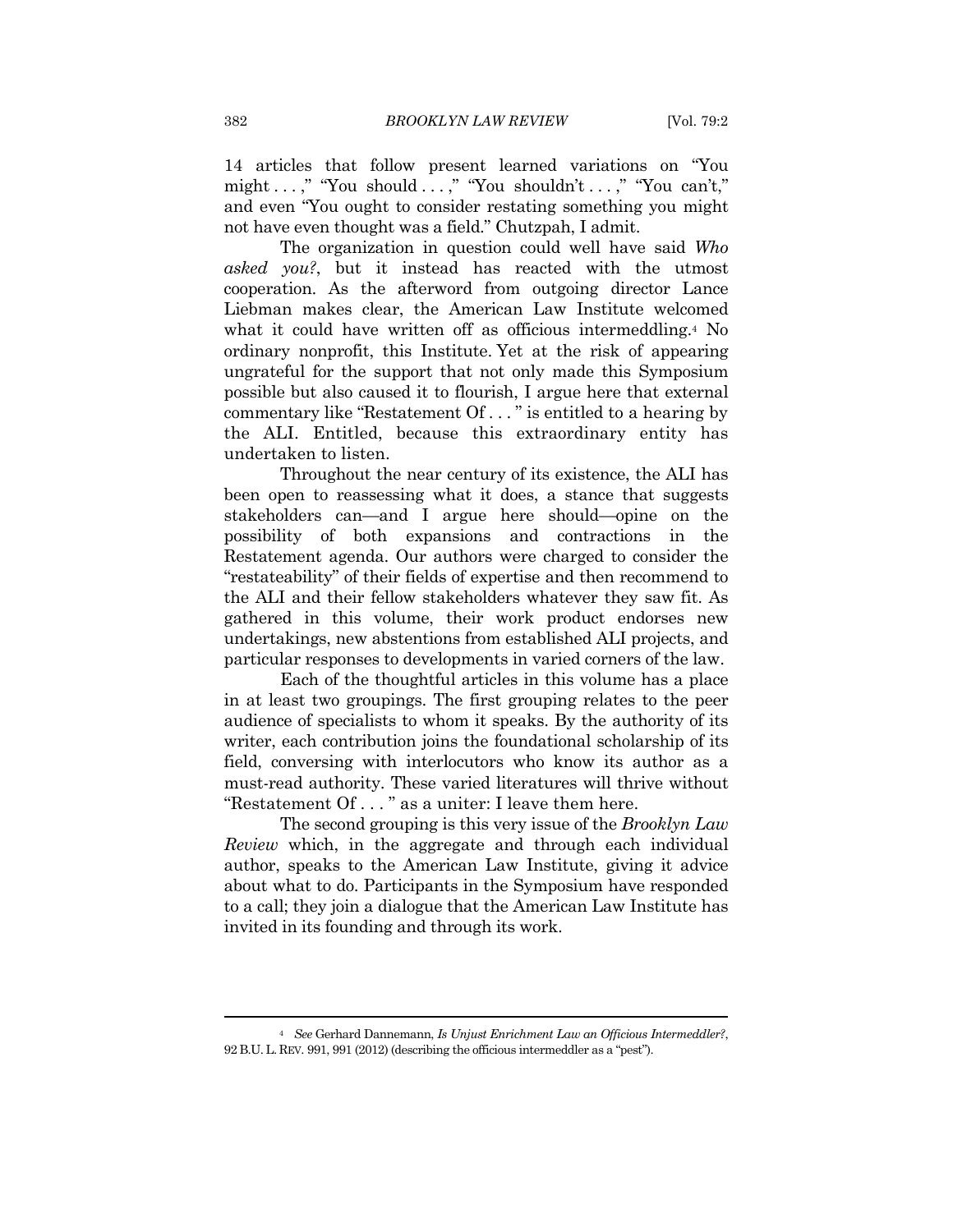#### I. THE CALL

It would be irresponsible of me to assert that this Symposium responds to a tacit invitation from the American Law Institute without also explaining what I understand the terms of that offer to be. "You asked for it" can be an accurate assertion, but it has a worrisome provenance.5 The asserter ought to say who was asked, what was asked for, and what the asker owes in response.

Let me dispatch the last point first: The ALI need do nothing in reaction to the ideas aired in the Symposium. However interesting and pertinent they may be, they are not entitled to be heeded. The first two points—who is invited to weigh in and what the ALI has invited—require more elaboration.

#### *A. Who Is Invited*

The ALI has overtly welcomed input from its membership. This group, capped at 3,000 persons (with life, ex officio, and honorary members of the Institute excluded), is "expected to take an active part in the Institute's activities."6 Helping to guide the work of the Institute through the expression of opinions is close to obligatory; individuals may fulfill their membership obligation by alternative means, but their ideas about what to do form an important base of their participation. Most of the authors in this Symposium, as members of the ALI, are delivering on an expectation fixed before "Restatement Of . . . " came together.

The cohort of onlookers who may tell this extraordinary entity what to do extends beyond the membership roster. We can infer as much with reference to the Institute's mission and operations. The ALI continually reexamines its membership procedures, ever attentive to the challenge of recruiting newer voices and perspectives.7 Lest anyone think that this practice is recent or even faddish, I note that Learned Hand himself,

<sup>5</sup> *Cf.* The "Failure to Protect" Working Group, *Charging Battered Mothers with "Failure to Protect": Still Blaming the Victim*, 27 FORDHAM URB. L.J. 849 (2000). 6 *Membership Overview*, A.L.I., http://ali.org/index.cfm?fuseaction=

membership.membership (last visited Oct. 15, 2013).<br><sup>7</sup> In a recent newsletter the Institute mused over the prospect of radically

overhauling its recruitment of new members. *Changes Coming to ALI Membership Process*, A.L.I. REP. 3 (Spring/Summer 2013), *available at* http://www.ali.org/\_news/ reporter/spring-summer-2013/spring-summer-2013.pdf.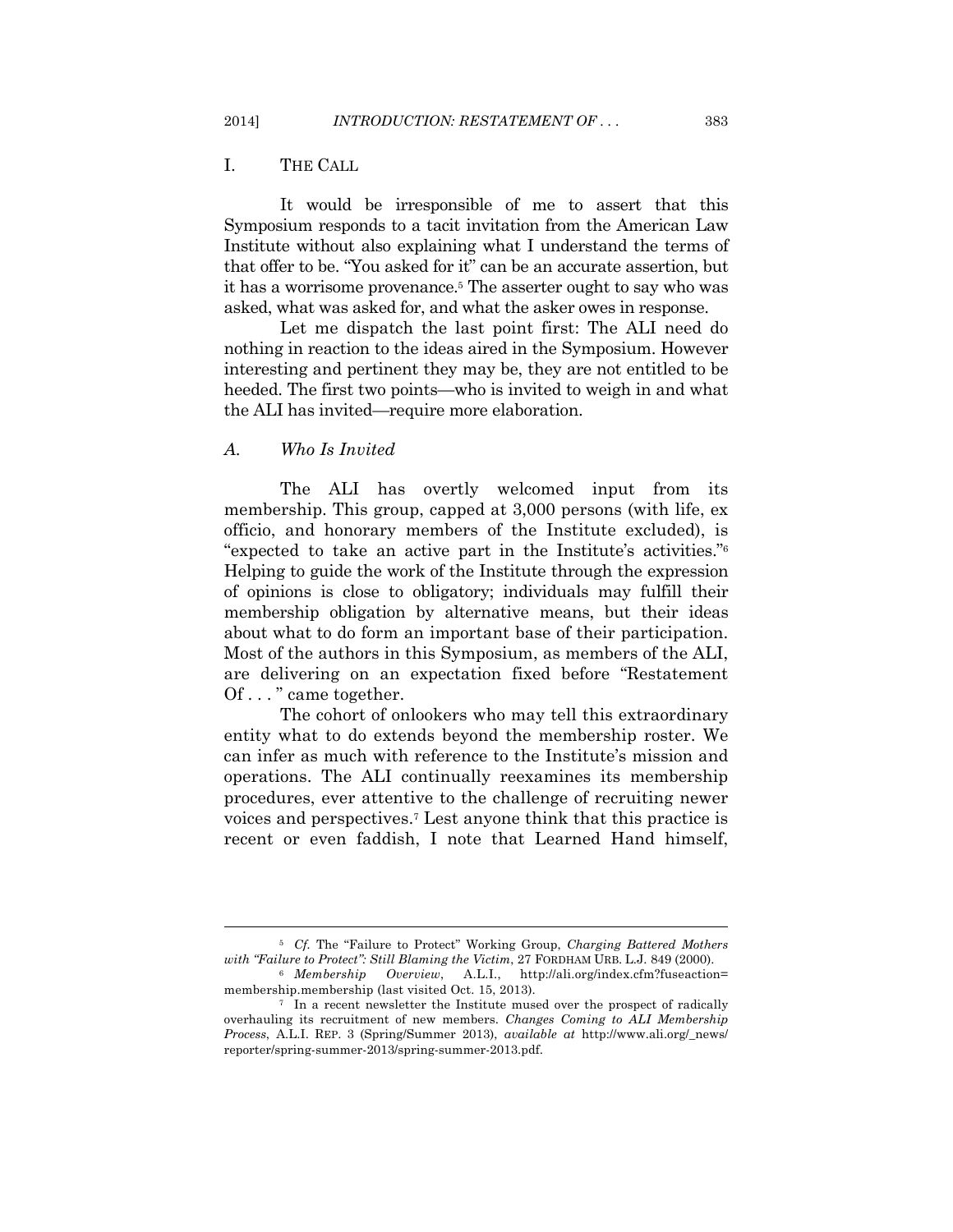writing about the future of the Institute in the middle of the twentieth century, shared in it.8

Has anyone and everyone been invited to weigh in? Not quite. The ALI is for better or worse an elite entity, expecting participants in the dialogues it establishes to possess "the highest qualifications."<sup>9</sup> Over the years it has caused hosts of persons to feel excluded.10 It also unabashedly makes demands. Consistent with the ALI tradition of filtering, when I extended invitations to this Symposium I recalled how the Institute expects willingness to share in its mission, a criterion that though expansive is consistent with a filtering heritage. And so I asked the highly qualified invitees to generate new "scholarly work to clarify, modernize, and otherwise improve the law."11 Scholars were not required to be members of the ALI to join "Restatement Of . . . " and thereby make suggestions to the ALI about what it should do, but they were expected to share in an agenda of improvement. As you will see, they lived up to this expectation.

There was another demand. In addition to possessing the highest qualifications and sharing in an agenda to clarify, modernize, and improve the law, persons entitled to tell the Institute what to do must also, in the ALI's words, leave their clients at the door.12 By this phrase the Institute—along with me,

[W]e think that there should be an enlargement of its members, with a consequent infusion of fresh ideas and point of view. We recommend the addition of ten more members with the distinct understanding that they shall come from the forty to fifty age group rather than in the higher brackets where most of the present membership is.

AM. LAW INST., REPORT OF SPECIAL COMMITTEE ON FUTURE PROGRAM 315 (submitted to the ALI Council, Mar. 18, 1947), [hereinafter HAND REPORT].

<sup>9</sup> ALI Overview, A.L.I., http://ali.org/index.cfm?fuseaction=about.overview (last visited Oct. 15, 2013). 10 Kristen David Adams, *Blaming the Mirror: The Restatements and the* 

*Common Law*, 40 IND. L. REV. 205, 208-10 (2007) (cataloguing "criticisms [that] often center on the membership of the Institute, the scope and goals of Institute projects, the perception that the Restatements have not incorporated the knowledge of other disciplines . . . and the view that the Restatements represent antiquated Formalist

thought that is not useful to modern lawyers").<br><sup>11</sup> *ALI Overview, supra* note 9.<br><sup>12</sup> Quoting *The ALI Reporter*, one distinguished member of the Institute took that stance:

To maintain the Institute's reputation for thoughtful, disinterested analysis of legal issues, members are expected to leave client interests at the door. Members should speak and vote on the basis of their personal and professional convictions and experience without regard to client interests or self-interest. It is improper under Institute principles for a member to represent a client in Institute proceedings. If, in the consideration of Institute

<sup>8</sup> Writing about the Council, in effect the directors of the ALI as a corporation, Hand wrote: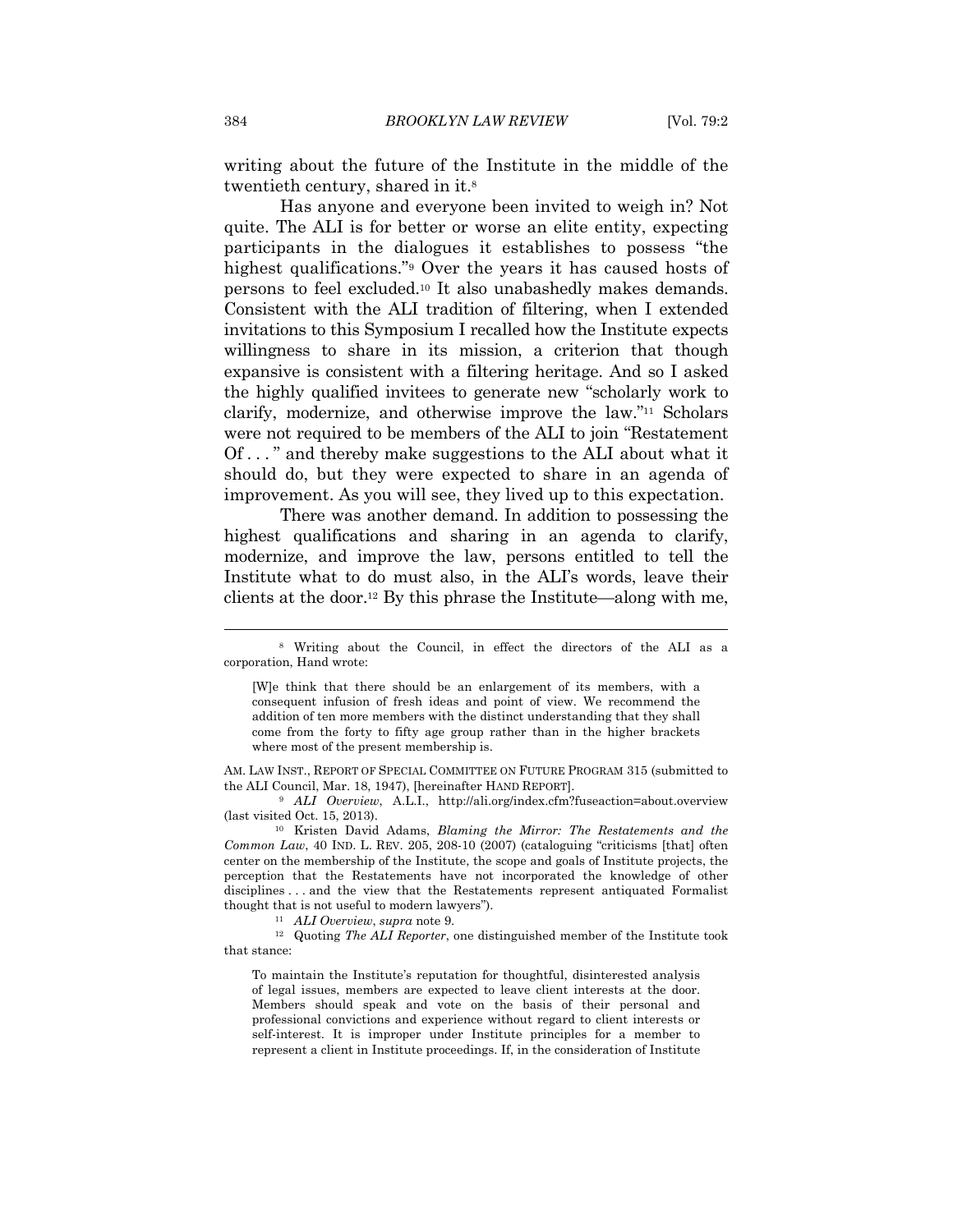in this Symposium—has said that advice for ALI action must originate in a disinterested motive to improve the law, with speakers expressing opinions for themselves rather than as anyone's agents.13

The articles published here are all written by full-time academics rather than client-focused partisans, and so this point about neutrality may seem tangential to these proceedings. But this Symposium is hardly the first occasion of onlookers telling this extraordinary entity what to do. As the ALI enters its next century, it will not be the last. Would-be advisers ought to know who has received the ALI call. It's you, provided that you possess knowledge about the subject on which you opine and you have left any private or partisan agenda at the door.

#### *B. What Is Invited*

 $\overline{\phantom{a}}$ 

Here the ALI welcome grows wide and plenary. This breadth was in place from the start. Adopted on February 23, 1923, the Institute's corporate charter expresses a commitment to "the clarification and simplification of the law and its better adaptation to social needs, to secure the better administration of justice, and to encourage and carry on scholarly and scientific legal work."14 One of its leaders during this era, the contracts scholar Arthur Corbin, may have had authority to bind the ALI when he welcomed critical assessments of its work product: "The productions of the Institute should receive constant criticism, both destructive and constructive," Corbin wrote a few years after the founding, "from within the membership of the Institute and from without."15

work, a member's statements can be properly assessed only if the client interests of the member or the member's firm are known, the member should make appropriate disclosure, but need not identify clients.

Alex Elson, *The Case for an In-Depth Study of the American Law Institute*, 23 LAW & SOC. INQUIRY 625, 636 (1998) (citation omitted). *Compare* Elizabeth Laposata et al., *Tobacco Industry Influence on the American Law Institute's Restatements of Torts and Implications for Its Conflict of Interest Policies*, 98 IOWA L. REV. 1 (2012), *with* Roberta Cooper Ramo & Lance Liebman, *The ALI's Response to the Center for Tobacco Control Research & Education*, 98 IOWA L. REV. BULL. 1 (2013) (debating the application of this conflict of interest policy). 13 For a worrisome articulation of this point, see Elson, *supra* note 12, at 634

<sup>(&</sup>quot;I have been told by several members of the [ALI] council that in recent years lobbying pressure upon them has been intense. What impact, if any, does such pressure have?"). 14 *Certificate of Incorporation*, A.L.I., http://www.ali.org/index.cfm?fuseaction=

about.charter (last visited Oct. 15, 2013). 15 Arthur L. Corbin, *The Restatement of the Common Law by the American* 

*Law Institute*, 15 IOWA L. REV. 19, 29 (1929).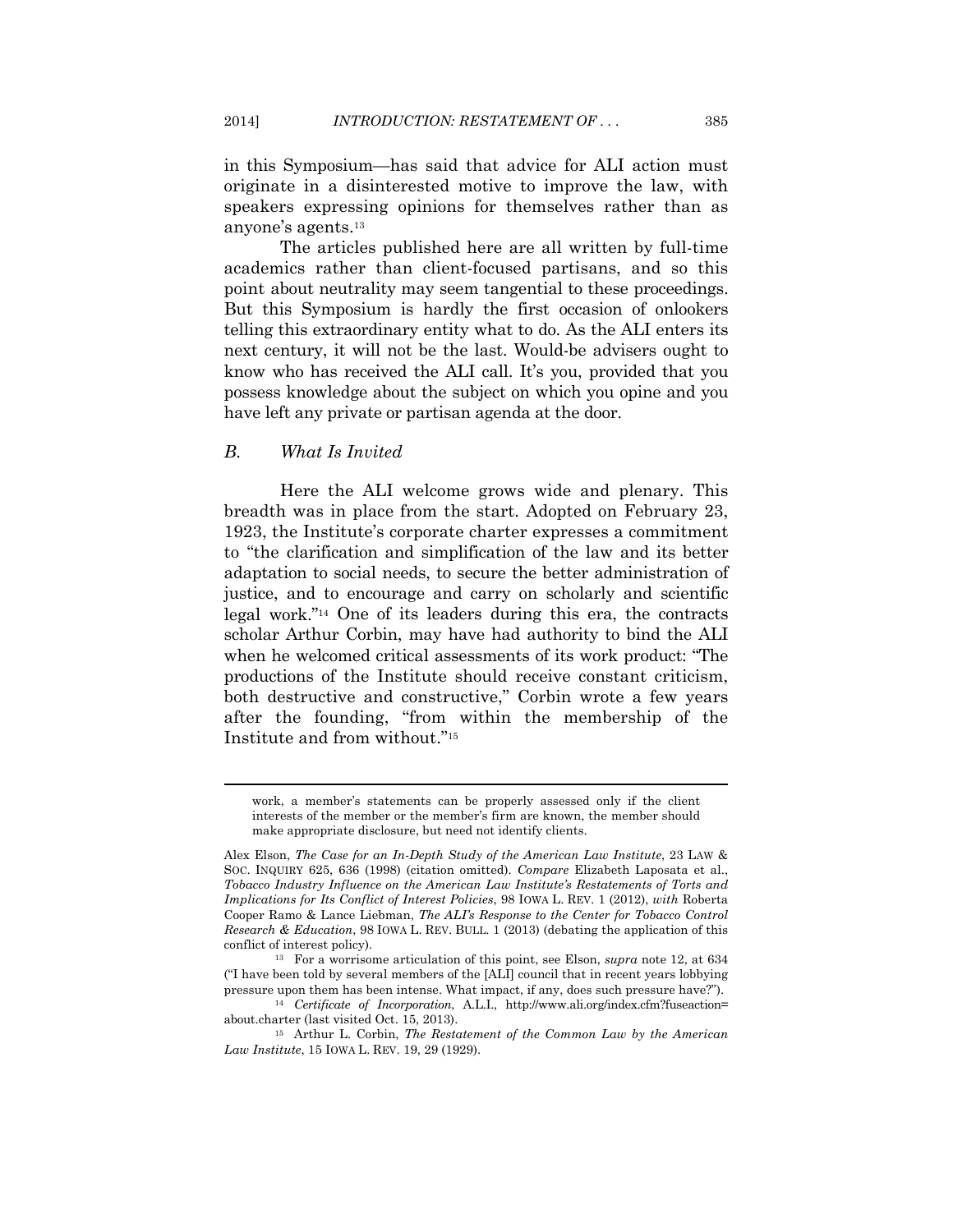This broad platform has given ALI leaders the space to deliver a variety of responses to the needs of their time. Elsewhere I have argued that "clarification . . . of the law" back in the pre-computer scrivener founding era imposed mechanistic obligations on ALI volunteers.16 Today, with decisional law produced and stored in reliable electronic form, the work of clarification permits more debate and more choices.

The roster of Restatements shows a policy of expansion. In its first round of work, completed in 1944, the ALI restated common law fields: agency, conflict of laws, contracts, judgments, property, restitution, security, torts, and trusts.17 The First Restatements of these doctrines created a new form for American law—neither code nor treatise nor monograph.18 Though divided from the start on the basic question of whether to summarize or change what judges had held in decisional law,19 each of these new documents was, in hindsight, skillfully crafted to gain influence in a conservative sector. Restatements leveraged the elite pedigrees of their writers to join the American legal establishment with little delay.

The ALI could have rested on these laurels, reading its 1923 charter to identify an agenda completed when *Restatement (First)* was done. It had clarified and simplified the law wherever American judges had disagreed about the substantive common law rights and entitlements of private litigants.20 Surely "better adaptation to social needs," "the better administration of justice," and "scholarly and scientific legal work" would emerge from this base of publications.21 Enough, no?

No, said the Institute in 1947, in a remarkable report authored by Learned Hand as chairman of a seven-member Special Committee on Future Programs. With its Restatements published and gaining strength, the ALI formed this committee in 1946 to consider what was next for the organization. Hand began the report by quoting himself: "There must be, in the words of the Chairman, several dishes simmering on the back of the stove so

<sup>16</sup> Bernstein, *supra* note 2, at 1665 (citing N.E.H. Hull, *Restatement and Reform: A New Perspective on the Origins of the American Law Institute*, 8 LAW & HIST. REV. 55, <sup>81</sup> (1990)). 17 Jordan Steele, Univ. Pa., *First Restatement of the Law Records*,

http://dla.library.upenn.edu/dla/ead/ead.pdf?id=EAD\_upenn\_biddle\_USPULPULALI04 001 (last updated Apr. 28, 2011). 18 Bernstein, *supra* note 2, at 1668. 19 *Id.* at 1667. 20 Dan Tarlock, *Why There Should Be No Restatement of Environmental Law*,

<sup>79</sup> BROOK. L. REV 663, 665 (2014) (making this point about substance not procedure). 21 *See supra* note 14 and accompanying text.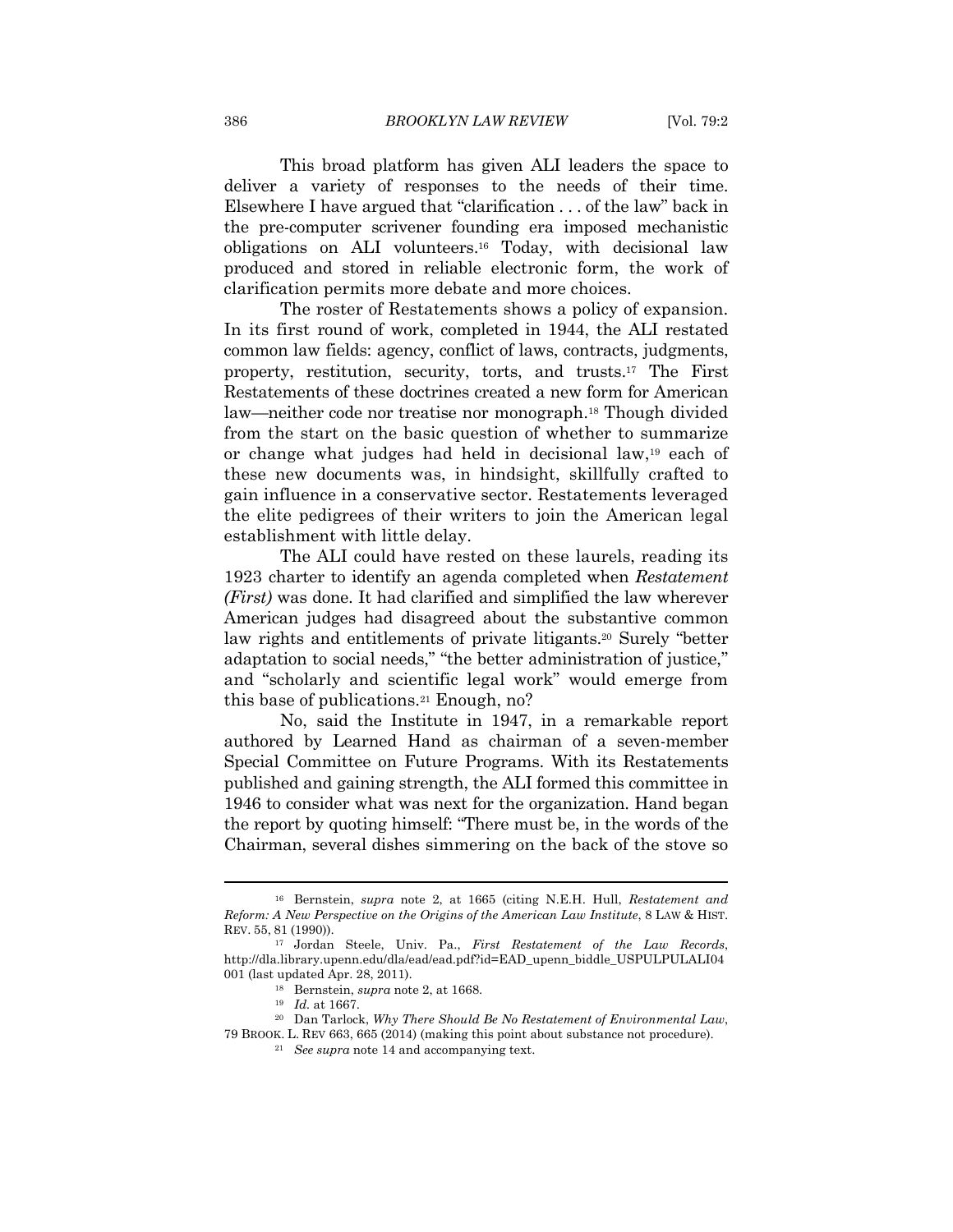that when the presently used one is empty there is something to cook and serve for a next course."22 The Hand Report endorsed many ideas for new projects: a variety of undertakings in business associations, a criminal law code, continued work in juvenile justice,<sup>23</sup> a critical reexamination of common law rules as found in different fields, an income tax code (on which more anon from Lawrence Zelenak),<sup>24</sup> possible contributions to a United Nations-sponsored code of international law, recommendations for the reform of patent law, more restating of property (more anon on that one too), $25$  and attention to continuing legal education. Curiously, the one prospect that Hand and his colleagues abjured was new Restatements. This hesitation aside, the ALI announced an ever-onward initiative in 1947, a stance to which it adheres.

ALI director Lance Liebman, in his afterword to this Symposium, touches on a few highlights of the twenty-first century Institute, of which a move into the transnational has been especially noteworthy.26 Liebman observes that the ALI has never defined the term restatement.27 Like him, I read this omission of a definition as inviting multiple views of what might be restated. The diverse contributions to this Symposium do not begin to exhaust what could be on the Restatement horizon.

One caveat on the question of what is invited: In my opinion, the Institute's attention to "improvement"28 implicitly

<sup>22</sup> HAND REPORT, *supra* note 8, at 299. Hand's comparison of ALI work to what simmers on a kitchen stove is welcome to this reader. *See* Anita Bernstein, Restatement (Third) of Torts*: General Principles and the Prescription of Masculine Order*, 54 VAND. L. REV. 1367, 1392 n.122 (2001) (praising what a journalist called an "analogy overhaul" away from "retreats and victories, blows delivered and knockouts scored, bulls'-eyes, pilings on, Hail-Mary passes and hat tricks," and proposing "few fewer penalty boxes and fumbles, saturation bombings, shots across the bow and hits below the belt—wouldn't this be a pleasure for everyone?"(quoting Geneva Overholser, *Rise of Women Could Change Sound of Power*, ATLANTA J.-CONST., Nov. 27, 2000, at A11).<br><sup>23</sup> Susan Frelich Appleton's contribution to this Symposium may be read as

responsive to this suggestion. Susan Frelich Appleton, *Restating Childhood*, 79 BROOK. L. REV. <sup>525</sup> (2014). 24 Lawrence Zelenak, *The Almost-Restatement of Income Tax of 1954: When* 

*Tax Giants Roamed the Earth*, 79 BROOK. L. REV. 709 (2014).

<sup>25</sup> Thomas W. Merrill & Henry E. Smith, *Why Restate the Bundle? The Disintegration of the Restatement of Property*, 79 BROOK. L. REV. <sup>681</sup> (2014). 26 Lance Liebman, *Law Reform Agenda as ALI Approaches Its Centennial:* 

*<sup>&</sup>quot;Restatement Of…" Symposium Conclusion*, 79 BROOK. L. REV. 821, 821-23 (2014). 27 *Id*. at 822. Even the most basic points are open. V. William Scarpato, *"Is" v.* 

*<sup>&</sup>quot;Ought," or How I Learned to Stop Worrying and Love the Restatement*, 85 TEMP. L. REV. 413, 447 n.331 (2013) (assembling citations on the perennial question of whether ALI restatements ought to say what the law is or what it should be). 28 *See Part I: Report of the Committee on the Establishment of a Permanent* 

*Organization for the Improvement of the Law Proposing the Establishment of an American Law Institute*, 1 A.L.I. PROC. 1, 2 (1923).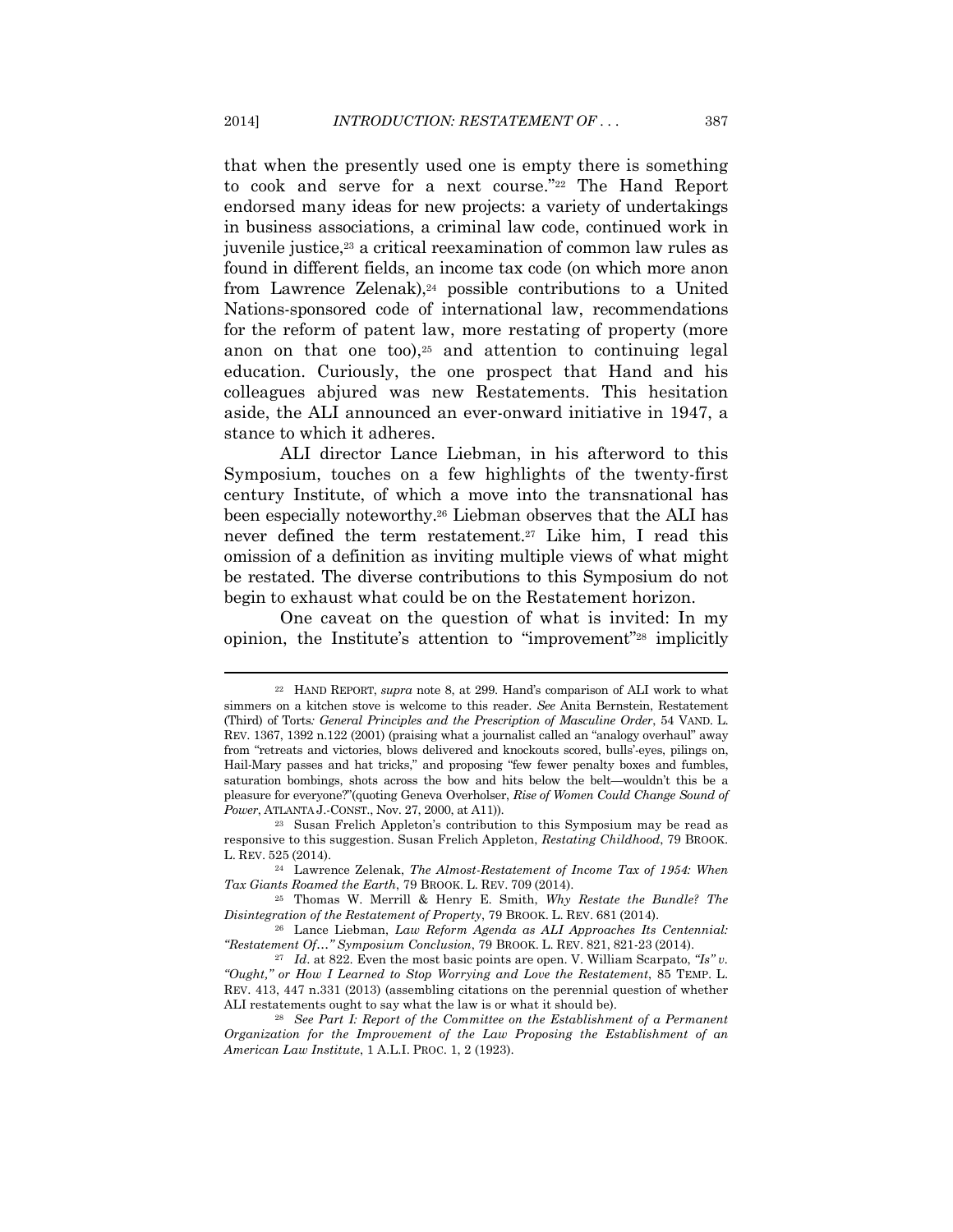states a demand that those who respond to its call engage with American legal institutions. Theory and ideology may pervade the responses that onlookers make, but in the end those who speak to the ALI must include action items, something concrete to do.29 A focus on usefulness is likely part of why we law professors seek to join the organization and look for a project when we sign up. We who publish law review articles have other venues for our less purposeful work. The Institute, aware that sometimes we want to make a difference in the world, invites us to bring analyses and inquiry to discrete projects that we can propose.

#### II. THE RESPONSE

In response to the American Law Institute call, scholars in this Symposium have written what might be termed position papers that take an array of normative stances. This Part groups them into five categories.

#### *A. Widening the List of Topics*

This first cohort of writers chose to name areas of law that arguably qualify for new Restatements of their own. Readers who expect this section of the Symposium to feature self-interested special pleading—*Pick me and mine! We deserve more attention!*—are in for a happy surprise. Scholars whose work appears here make detailed, citation-filled, substantive cases for the inclusion of three fields.

Leading off is Marci Hamilton, noted for both scholarship and advocacy in a number of domains including her focus in recent years on redress for, and prevention of, the sexual abuse of children. In *The Time Has Come for a Restatement of Child Sex Abuse*,30 Hamilton announces an imperative for an emerging field. Like most of what the ALI undertakes to restate, the doctrinal source material that Hamilton studies is covered largely in common law, but Hamilton also canvasses statutes on point, such as state-level mandatory reporting laws and crimes codified in Title 18 of the United States Code, before moving to rules of evidence and the First Amendment. Like the ALI's

<sup>29</sup> *See, e.g.*, A.L.I., Annual Report 2012–2103 at 19 (announcing the Young Scholars Medal, a biennial ALI prize for "early-career law professors whose work is relevant to the real world"). I may be wrong on this point about concreteness but, as one of our contributors notes, I have stated it insistently. Mae Kuykendall, *Restatement* 

<sup>&</sup>lt;sup>30</sup> Marci A. Hamilton, *The Time Has Come for a Restatement of Child Sex Abuse*, 79 BROOK. L. REV. 397 (2014).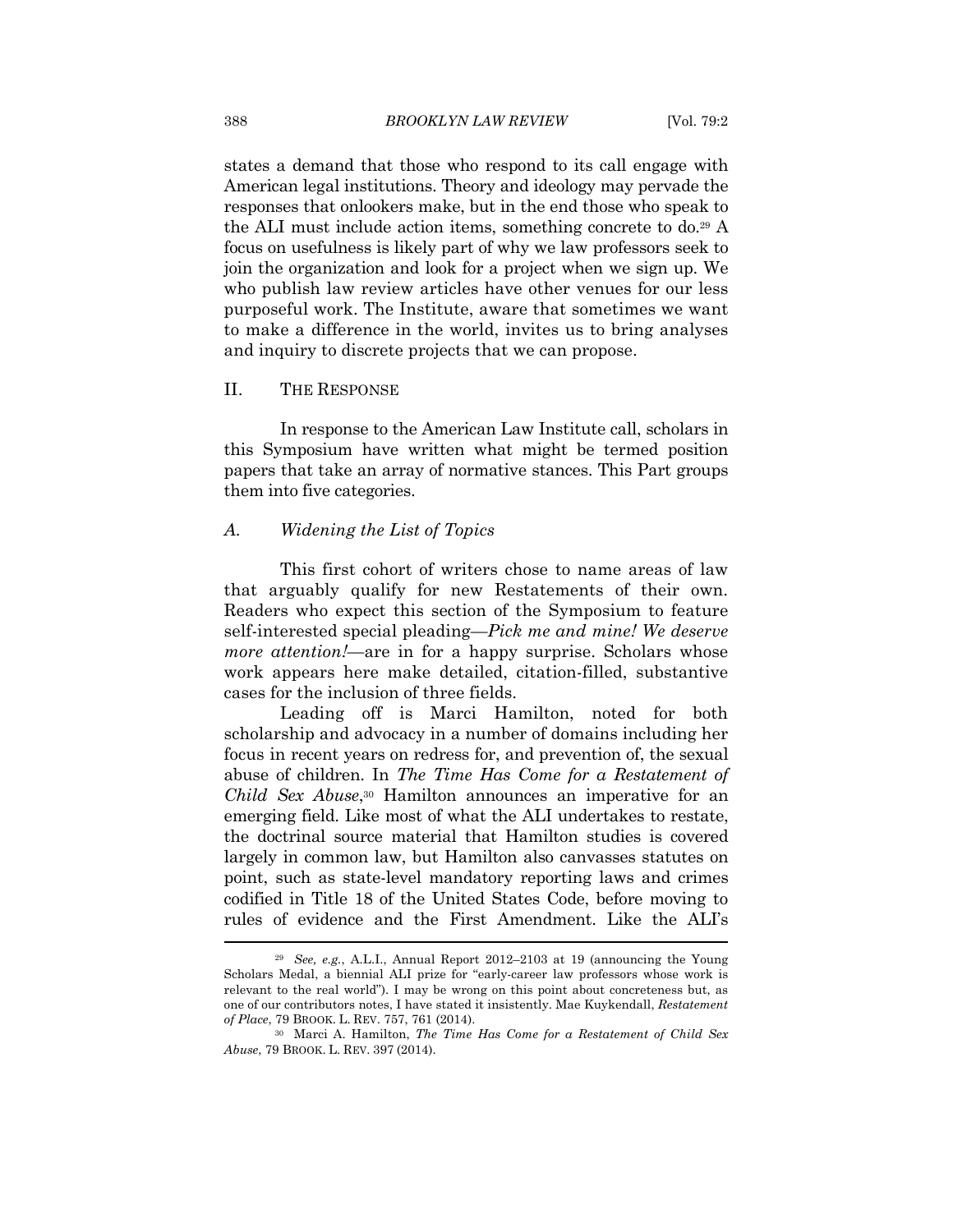*Restatement of the Law Governing Lawyers*, which makes reference to the law of agency, torts, contracts, and evidence, Hamilton's *Restatement of Child Sex Abuse* would bring together a variety of doctrinal inputs in a pertinent new context.31

Similar to Hamilton in this respect, David Orentlicher partakes of a range of sources in advocating for *A Restatement of Health Care Law*.32 Unique biographical credentials inform this work: as a medical doctor and former state legislator as well as a legal scholar, Orentlicher speaks with authority about treatment decisions, informed consent, and state-based insurance regulation. Also like Hamilton, Orentlicher includes constitutional doctrines and federal statutory law in the restatement mix for which he advocates. For any reader who might think that health care law is too eclectic to restate, Orentlicher has a pertinent rejoinder: Courts already treat it as a field unto itself. What Orentlicher calls "health care exceptionalism" has generated a panoply of judicial prohibitions, exceptions, immunities, and other ad hoc responses that fit together poorly.33 A health care Restatement would give reformers a chance to examine a jumble, learning "the ways in which health care is both different from, and similar to, other sectors of the economy."34

The last paper of this section continues the theme of expansion. Copyright scholar Ann Bartow proposes a Restatement of her field of expertise, an area dominated by one federal statute, the Copyright Act.35 One might have thought that the traditional Restatement attention to state rather than federal law and common law rather than statutes would disqualify copyright from restateability. But as other contributions to this Symposium observe, federal statutory law has long lain in the sights of restaters,<sup>36</sup> and as Bartow shows, copyright is plenty "complicated,"37 disputed, and refashioned in the courts. Moreover, as Bartow argues, the place that *Restatement of Copyright* could occupy is now held by a for-profit treatise manifesting influences that, as we have seen above, the American

<sup>31</sup> *See Restatement of the Law Governing Lawyers*, A.L.I., http://www.ali.org/ali\_old/a252.htm (last visited Oct. 15, 2013) (noting that "the special context of lawyering" unites "traditional areas"). 32 David Orentlicher, *A Restatement of Health Care Law*, 79 BROOK. L. REV.

<sup>435</sup> (2014). 33 *Id.* at 447-48 34 *Id.* at 448. 35 Ann Bartow, *A Restatement of Copyright Law as More Independent and* 

*Stable Treatise*, 79 BROOK. L. REV. <sup>457</sup> (2014). 36 *See* Dan Tarlock, *Why There Should Be No Restatement of Environmental* 

*Law*, 79 BROOK. L. REV. <sup>663</sup> (2014); Zelenak, *supra* note 24, at 709. 37 Bartow, *supra* note 35, at 457.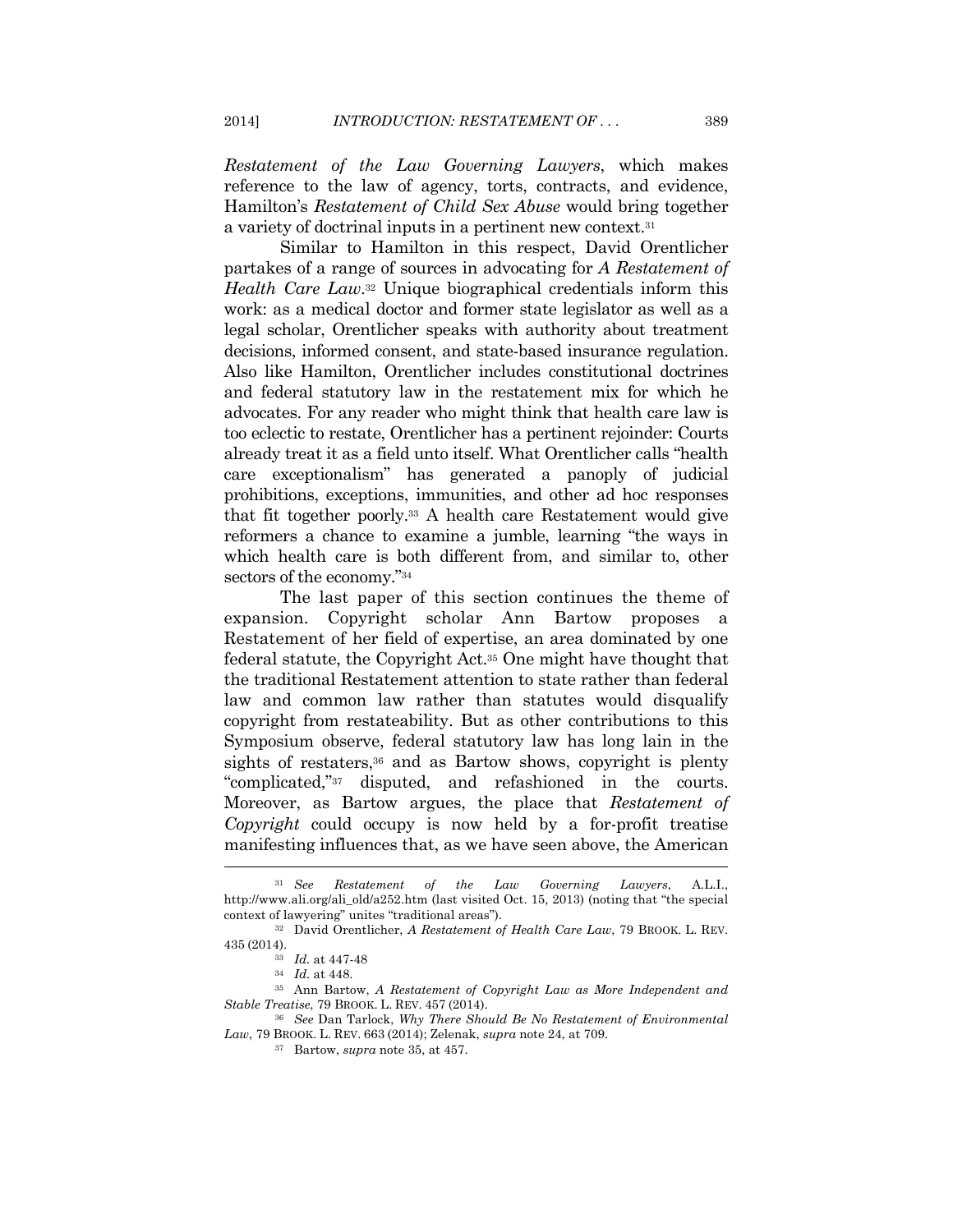Law Institute eschews.38 *A Restatement of Copyright Law as More Independent and Stable Treatise* states a claim for the ALI that is consistent with, but also expansive of, the Institute's mission.

#### *B. Projects Underway*

Writers in this group elaborate on fields of law that the ALI has already undertaken to restate. In different ways, their three articles explore what it means to restate a new field of law: the first of them provides an alternative perspective on a Principles-in-progress led by two other scholars, while the other two reflect on the priorities and concerns they brought to the ALI in advocating for the restateability of the field they know well.

In the first of these contributions, Ronald Krotoszynski, Jr. complements the anticipated *Principles of Privacy* now under construction by co-reporters Paul Schwartz and Daniel Solove.39 As Krotoszynski notes, the ALI version of a privacy restatement focuses on data protection, a narrower understanding of privacy than the one Krotoszynski has advanced in numerous monographs and law review articles,40 and yet even the Schwartz and Solove project "faces serious difficulties."41 The wide reach of this issue in American law might commend the application of a "pervasive method"42 to the problem of privacy, wherein the ALI would answer questions piecemeal as they arise in separate Restatements. But to Krotoszynski this reaction amounts to denial that will not succeed; the concept has settled into our national consciousness. "If we cannot slay the privacy hydra, then we must learn to live with the privacy hydra."43 *A Prolegomenon to Any Future Restatement of Privacy* thus presents the subject in full breadth, including an observation that the ALI has led American law reform on the subject of privacy at least

<sup>38</sup> *See supra* Part I.A. *See generally* Bartow, *supra* note 35. 39 Ronald Krotoszynski, Jr., *A Prolegomenon to Any Future Restatement of* 

<sup>&</sup>lt;sup>40</sup> See RONALD J. KROTOSZYNSKI, JR., PRIVACY REVISITED: A GLOBAL PERSPECTIVE ON THE "RIGHT TO BE LET ALONE" (forthcoming 2014); Ronald J. Krotoszynski, Jr., *The Polysemy of Privacy*, 88 IND. L.J. 881, 882 (2013) (expounding on what the word means); Ronald J. Krotoszynski, Jr., *A Comparative Perspective on the First Amendment: Free Speech, Militant Democracy, and the Primacy of Dignity as a Preferred Constitutional Value in Germany*, 78 TUL. L. REV. 1549 (2004) (endorsing a comparative approach).

<sup>41</sup> Krotoszynski, *supra* note 39, at 507. 42 *See* Deborah L. Rhode, *Ethics by the Pervasive Method*, 42 J. LEGAL EDUC. 31, 32 (1992) (announcing a new pedagogy). 43 Krotoszynski, *supra* note 39, at 509.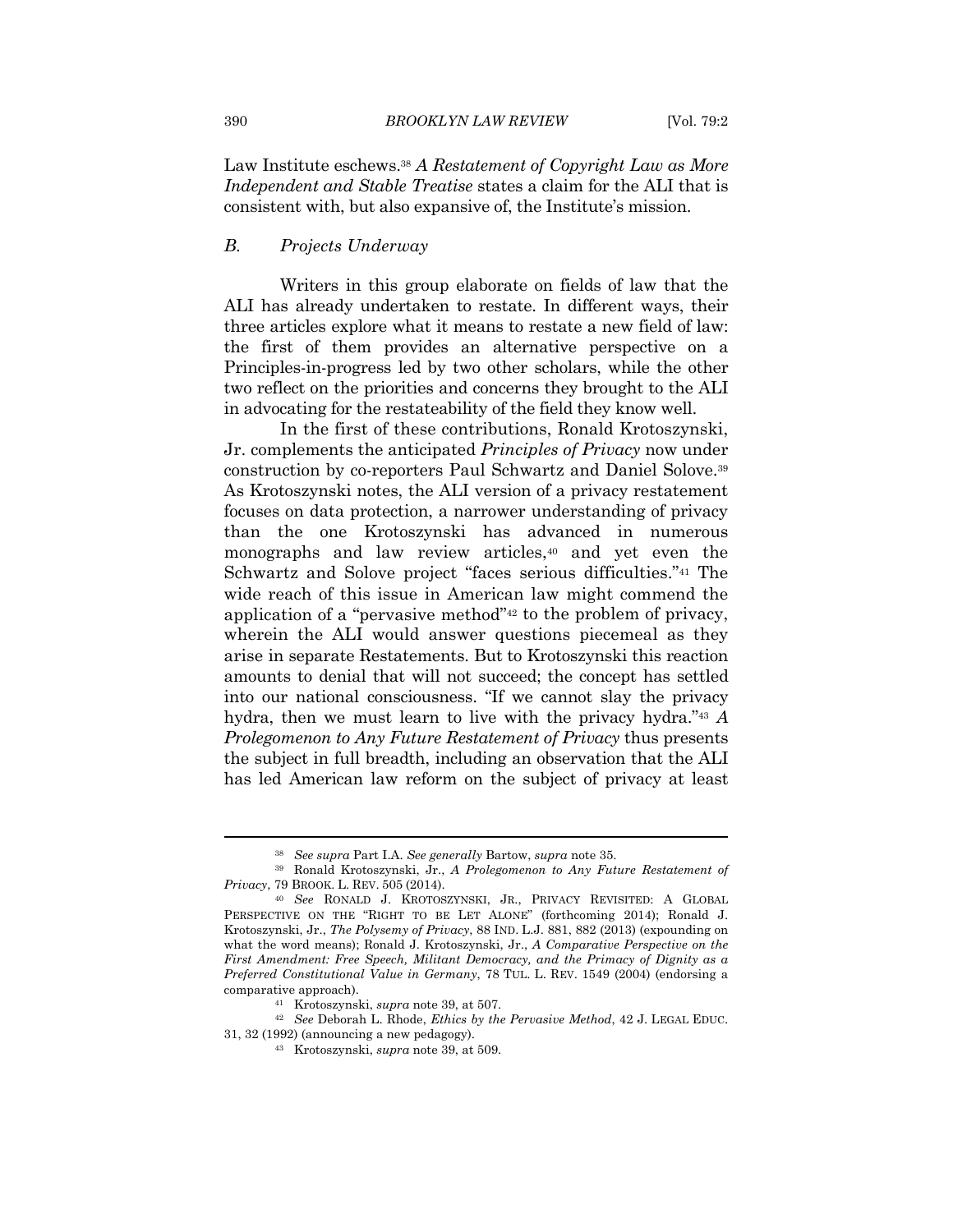since 1955, when the Model Penal Code boldly proposed to stay out of consenting adults' sex lives.44

The other two projects underway are described by ALI participants who speak for themselves, but also advert to restatement plans they have advanced inside the Institute.

In the first of these two articles, Susan Frelich Appleton expounds on *Restating Childhood*.45 American law regulates and controls childhood, Appleton explains, yet "even beyond predictable divergences in the conclusions reached or balances struck across the range of legal contexts, the underlying premises about children that yield these responses lack consistency."46 Appleton is inspired by two past ALI works: the *Principles of the Law of Family Dissolution*, for its prescient embrace of emerging insights, and the *Model Penal Code*, for reformist ambitions that resemble what the law of children needs. As a member of the ALI Council as well as a prominent scholar of family law, Appleton is ideally positioned to guide the Institute through the task of restating childhood; her article is as authoritative on family-law substance as it is on ALI procedure.

The second project underway in the ALI, on election law, occupies comparable breadth. Steven Huefner and Edward Foley observe that election law is "the 'meta-law' of representative democracy."47 Much depends on its rules and processes, heavily revised and expanded at both the state and federal level in the 14 years since *Bush v. Gore*. These rules and processes tangle the kind of attention the ALI could give them—and yet, as Huefner and Foley suggest in their title, reconciliation and reform are hard to achieve in a field of law so dominated by politics. Focused (as am I) on achieving results on the ground, Huefner and Foley find two areas of election law especially ready for their efforts: principles for resolving disputed elections, and analyses of how to vote when one is away from one's geographic precinct.48 These specifics give their *Principles of Election Law* a base from which Huefner and Foley can consider the jurisprudence of neutrality, partisanship, and federalism.

<sup>44</sup> *Id.* at 505. 45 Appleton, *supra* note 23, at 527. 46 *Id.* 47 Steven F. Huefner & Edward B. Foley, *The Judicialization of Politics: The Challenge of the ALI Principles of Election Law Project*, 79 BROOK. L. REV. 551, <sup>553</sup> (2014). 48 *Id.* at 558-60.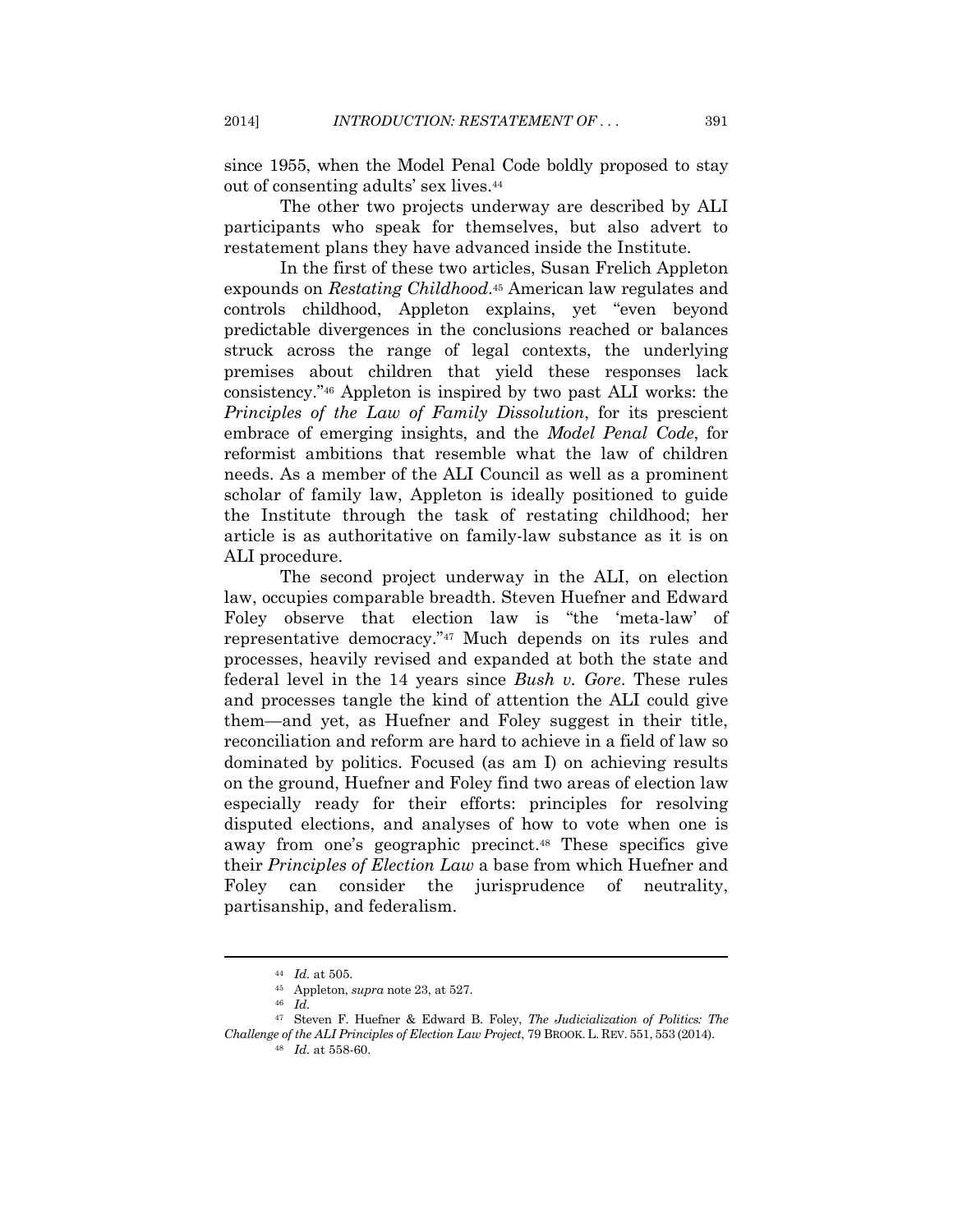#### *C. Restatements between the Lines*

This third group of responses to the call takes a different approach from the earlier two. Instead of advocating for a new ALI-sponsored text in their field of expertise, they consider where and whether this subject is found in existing Restatements. They find Restatements between the lines.

Religion scholar Ian Bartrum opens this group of contributions by asking and answering the question of how the ALI can helpfully engage with religion in American law.49 Bartrum starts by noting the prominence of religion in the contemporary United States. For this purpose he reads religion as religious liberty: a "constitutional bedrock," he says, around which "the common law river sweeps."50 Bartrum locates religious liberty in existing doctrinal Restatements, identifies potential conflicts within these instances, and commends to the ALI a short list of religious-liberty themes and issues to examine in future work.

Whereas Bartrum works in the "micro" particulars of Restatement blackletter, the lawyer-economist Keith Hylton considers restating as a macro-activity engaged in by a reporter appointed by the ALI, comparable to common law lawmaking.51 Every Restatement, Hylton suggests, manifests the incentives and goals of the individual whom the ALI vests with the power to draft the document. *The Economics of the Restatement and of the Common Law* is the only one of these 14 articles that conceives of restating as the output of one person who labors alone. Hylton qualifies this generalization: "of course, the ALI has to approve the Reporter's work, which constrains the Reporter's freedom."52 Yet these checks, Hylton argues, do not shelter Restatements from the impulse to publish what their drafters want to say, and so they come to contain eccentric blackletter inconsistent with the better-checked common law.53 Surveying examples from the various *Restatements of Torts*, Hylton educes a meta-restatement of law and economics, a record of how individuals satisfied their preferences at the expense of doctrinal correctness.

<sup>49</sup> Ian Bartrum, *Religion and the Restatements*, 79 BROOK. L. REV. <sup>579</sup> (2014). 50 *Id.* at 580. 51 Keith N. Hylton, *The Economics of the Restatement and of the Common* 

*Law*, 79 BROOK. L. REV. 595 (2014).<br><sup>52</sup> *Id.* at 603.<br><sup>53</sup> *Id.* at 603-04.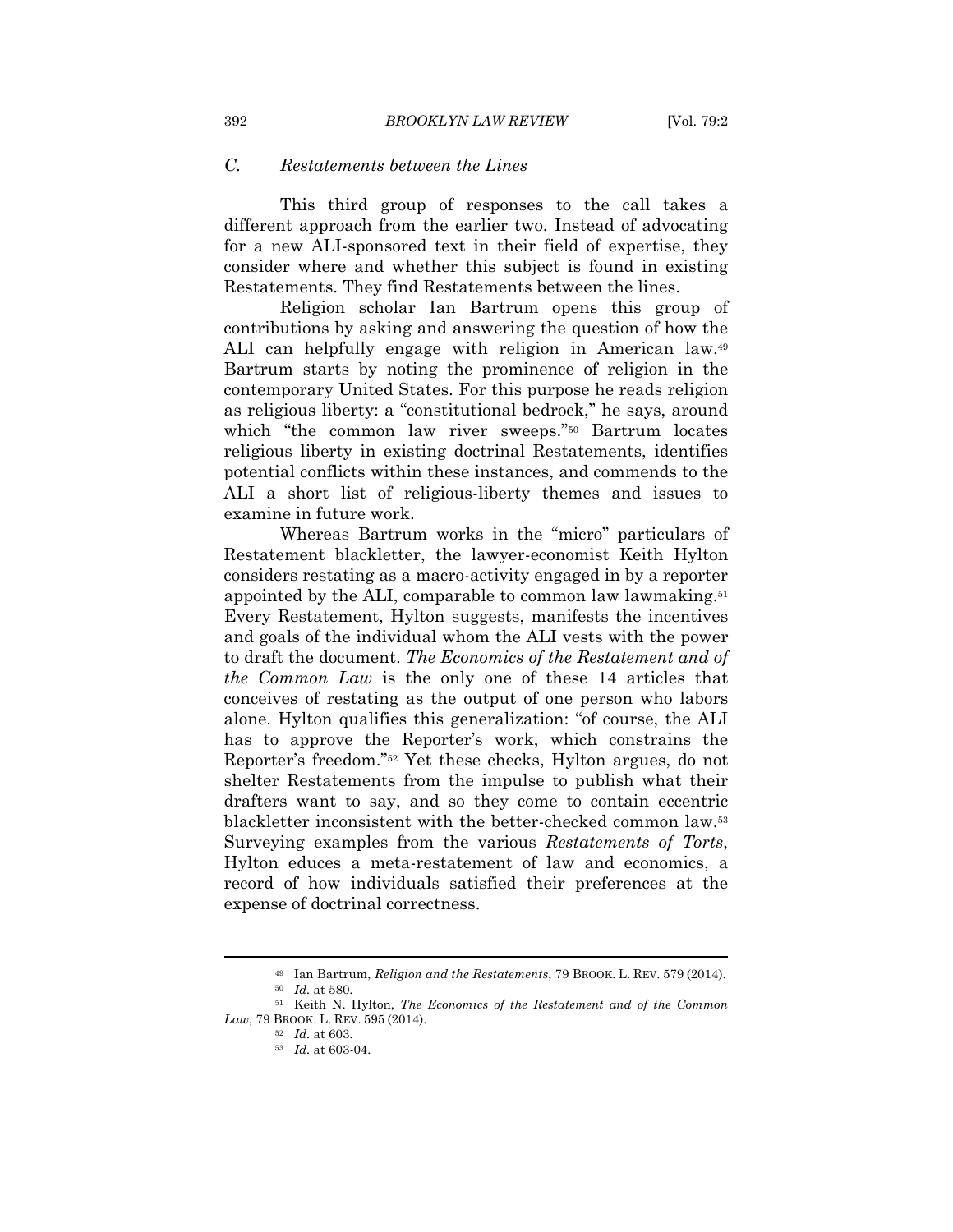A third way to talk about Restatements between the lines is to contrast a hypothetical freestanding new text, advocated above under "A Wider List of Topics" and "Projects Underway," with an interstitial take on restating. In *The Restatement of Gay(?)*,<sup>54</sup> Courtney Joslin and Lawrence Levine weigh the relative merits of each approach and conclude that what LGBT law should receive from the ALI is the latter rather than the former. Joslin and Levine show that a separate volume about the law pertaining to lesbian, gay, bisexual, and transgender persons risks marginalizing and isolating topics that matter to this vibrant minority. Instead, they argue, the ALI ought to choose "LGBT incorporation."55 Building on their expertise in family law and torts respectively, Joslin and Levine give examples of where existing ALI Restatements could modernize American law through expanded LGBT attention.

#### *D. Unrestateable?*

Contributions in this group answer the ALI call with a response that the field would be challenging, at a minimum, to restate. Their answer is not an unequivocal *No*. Instead, they describe complications that might arise from such attempts to restate the law governing their areas of expertise.

This cohort of articles starts with *Why There Should Be No Restatement of Environmental Law* by A. Dan Tarlock who, before the live event, proffered the useful adjective "unrestateable" to describe a domain of law that he has helped to form.56 Writing partly in reaction to the recent suggestion that the ALI consider studying two subfields of environmental law,57 Tarlock concludes that "environmental law needs to be reimagined not restated." He makes a graceful case against a new Restatement. Acknowledging that the brushoff "Romans didn't recognize the subject" no longer can toss a Restatement project from the contemporary ALI agenda,<sup>58</sup> Tarlock moves to what really precludes this new document: Environmental law, he explains, is positive law—not common law, where restating fares best. Legislators had to promulgate it because common law

<sup>54</sup> Courtney G. Joslin & Lawrence C. Levine, *The Restatement of Gay(?)*, 79

<sup>&</sup>lt;sup>55</sup> Id. at 630.<br><sup>56</sup> Tarlock, *supra* note 36, at 663.<br><sup>57</sup> The subfields are environmental impact analysis and environmental enforcement. *See id.* 

<sup>58</sup> *See id.* at 664-66.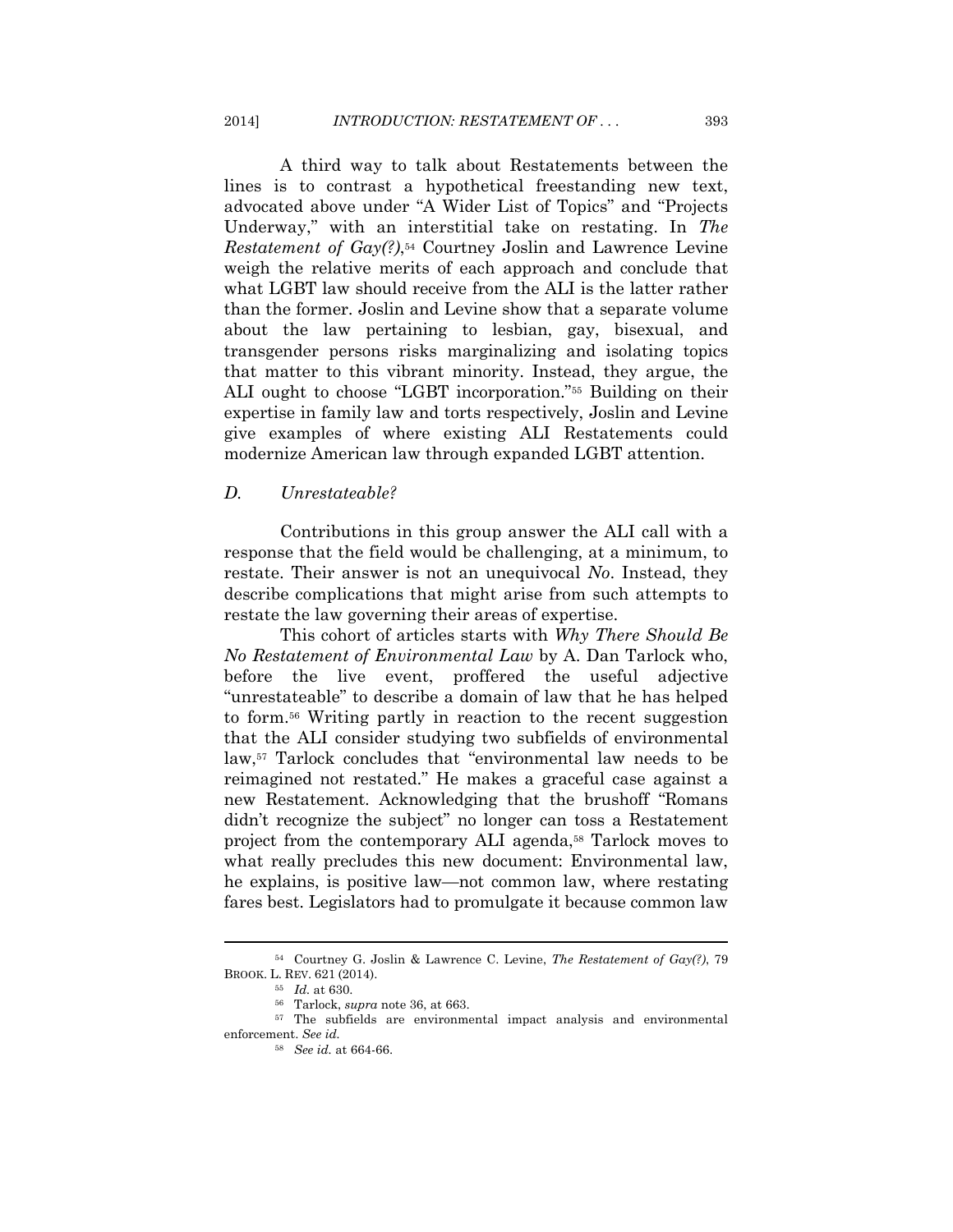antecedents like nuisance do not adequately impede the human tendency to "use ... air, soil and water as waste sinks."<sup>59</sup> Moreover, as Tarlock shows, environmental law does not contain enough substantive general-application content to restate.

A related yet distinct difficulty vexes the *Restatement of Property*, a compendium that the ALI has been working on continually for 75 years. If property, like Tarlock's environmental law, is unrestateable, then 17 published volumes that purport to restate the law of property call for an explanation. Our Symposium contains a definitive account from the persons best qualified to explain this failure, Thomas Merrill and Henry Smith. *Restatements (First)*, *(Second)*, and *(Third) of Property*, according to Merrill and Smith, have had little influence on the courts, manifest several contradictions,60 and are silent on fundamentals like adverse possession, real estate transfers, recording acts, groundwater and mineral rights, eminent domain, and intellectual property. Seeking to explain this failure, Merrill and Smith travel back to the *First Restatement*, where they find powerful influence in the works of Wesley Newcomb Hohfeld. Property to Hohfeld was "bundle of rights," or, in Merrill and Smith's paraphrase, "an ever-mutating institution" that denies an internal architecture and thus cannot be restated. Hohfeld has been dead for almost a hundred years but his conception retains appeal among property scholars who disagree on other points.61 *Why Restate the Bundle? The Disintegration of the Restatement of Property*  tells the ALI that it can have the bundle or a Restatement but it can't have both.

A more affectionate history in this "Unrestateable" corner of our Symposium details the work of the ALI on federal income tax, which Lawrence Zelenak says was prepared "when tax giants roamed the earth."62 Zelenak, a tax giant himself, argues that we have no *Restatement of the Law of Federal Income Taxation* not because the project is too ambitious, but because the challenge of preparing it, at least as envisioned by the ALI in 1948, "was not ambitious enough."63 In 1954 the ALI published not a Restatement but a draft federal income tax statute. Consistent

<sup>&</sup>lt;sup>59</sup> Id. at 667.<br><sup>60</sup> Merrill & Smith, *supra* note 25 at 681 ("[S]ignificant portions of the third Restatement consist of repudiating what was done in the first and second Restatements, which can hardly inspire confidence." (footnote omitted)).<br><sup>61</sup> *Id.* at 696-98.<br><sup>62</sup> Zelenak, *supra* note 24, at 709.<br><sup>63</sup> *Id.*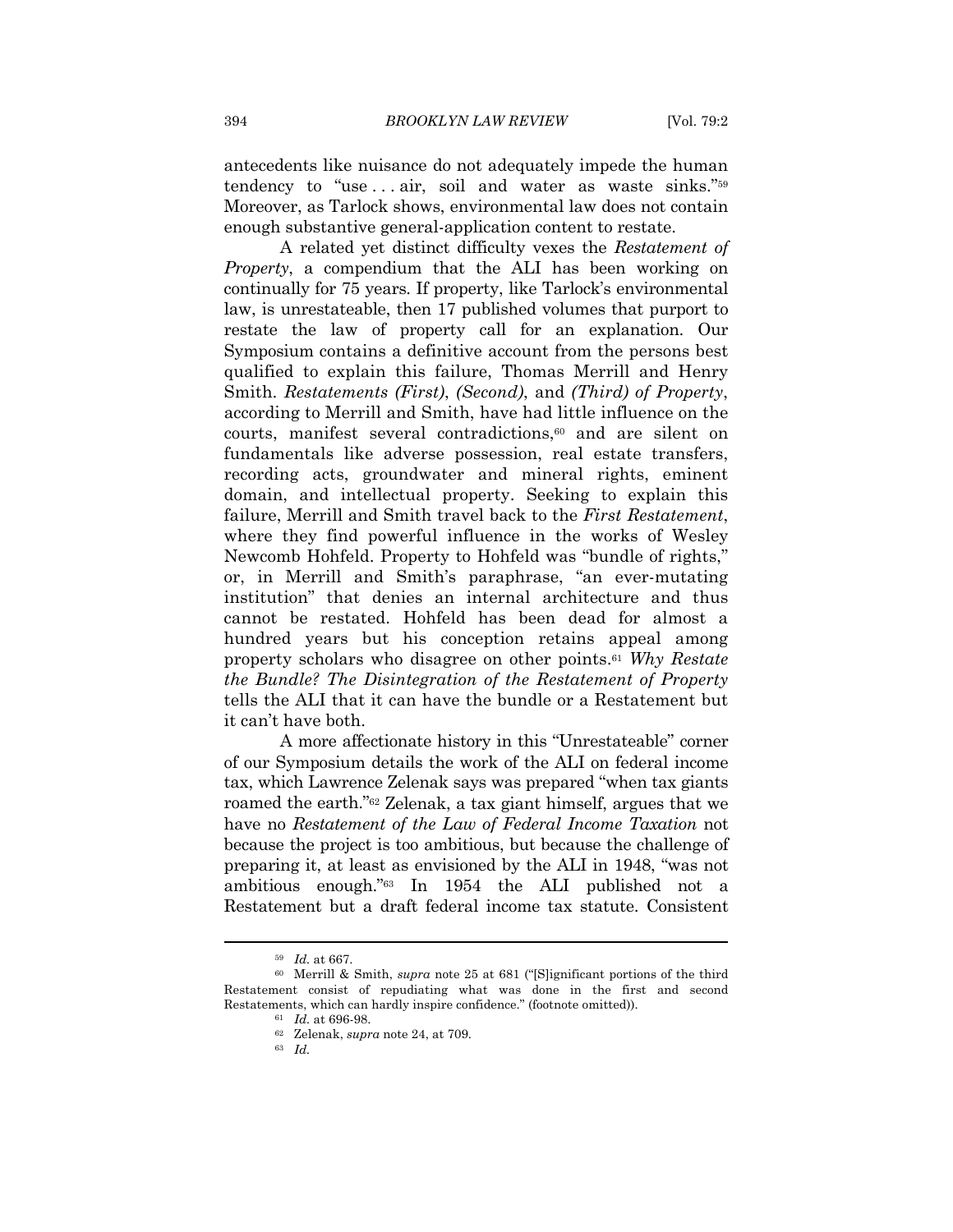with what Learned Hand and his special committee had advocated, this two-volume document did not try to set tax rates;<sup>64</sup> it also stayed out of tax procedure and specialized provisions.65 But it covered almost everything that Congress could want for its revision of the old 1939 Internal Revenue Code. When the 1954 Code came out, it showed the handiwork of the ALI "giants." One ALI idea that did not appear in the 1954 Code, non-recognition of gain and loss for property transferred in connection with divorce, was simply ahead of its time; it became federal law three decades later.66 Current federal income tax law is now too complex for the ALI to restate, Zelenak concludes, but discrete smaller projects remain available for its intervention.

The last article in this cluster returns to the "Why There Should Be No Restatement" theme with which it began, but with a different slant on rejection. Statutory interpretation scholar Lawrence Solan urges the ALI to eschew restating statutory interpretation out of a concern broached above by Huefner and Foley: politics.<sup>67</sup> Recall that Huefner and Foley spoke about "the judicialization of politics" as a background condition behind restating election law;68 to moderate this fact on the ground, they have started to look for relatively neutral principles in a partisan realm. Solan worries that a Restatement of statutory interpretation would have all the politics but not enough of the candor that makes an ALI *Principles of Election Law* so promising to Huefner and Foley. Identifying another difficulty, Solan, who holds a doctorate in linguistics, notes the futility of trying to apply "ordinary meaning" as a rubric to know what words in a statute mean.69 In order to be restateable, Solan concludes, a field needs its share of easy cases; but statutory interpretation, for better or worse, remains "largely about hard cases."70

#### *E. Coda*

At the end of this volume Mae Kuykendall, known primarily for her work on corporate governance but also a pioneering scholar in other fields, proposes a new *Restatement* 

<sup>64</sup> HAND REPORT, *supra* note 8, at 306. 65 Zelenak, *supra* note 24, at 710. 66 *Id.* at 722. 67 Lawrence M. Solan, *Is It Time for a Restatement of Statutory Interpretation?*, 79 BROOK. L. REV. 733, 742 (2014).<br><sup>68</sup> Huefner & Foley, *supra* note 47, at 559.<br><sup>69</sup> Solan, *supra* note 67, at 753.<br><sup>70</sup> *Id.* at 755.